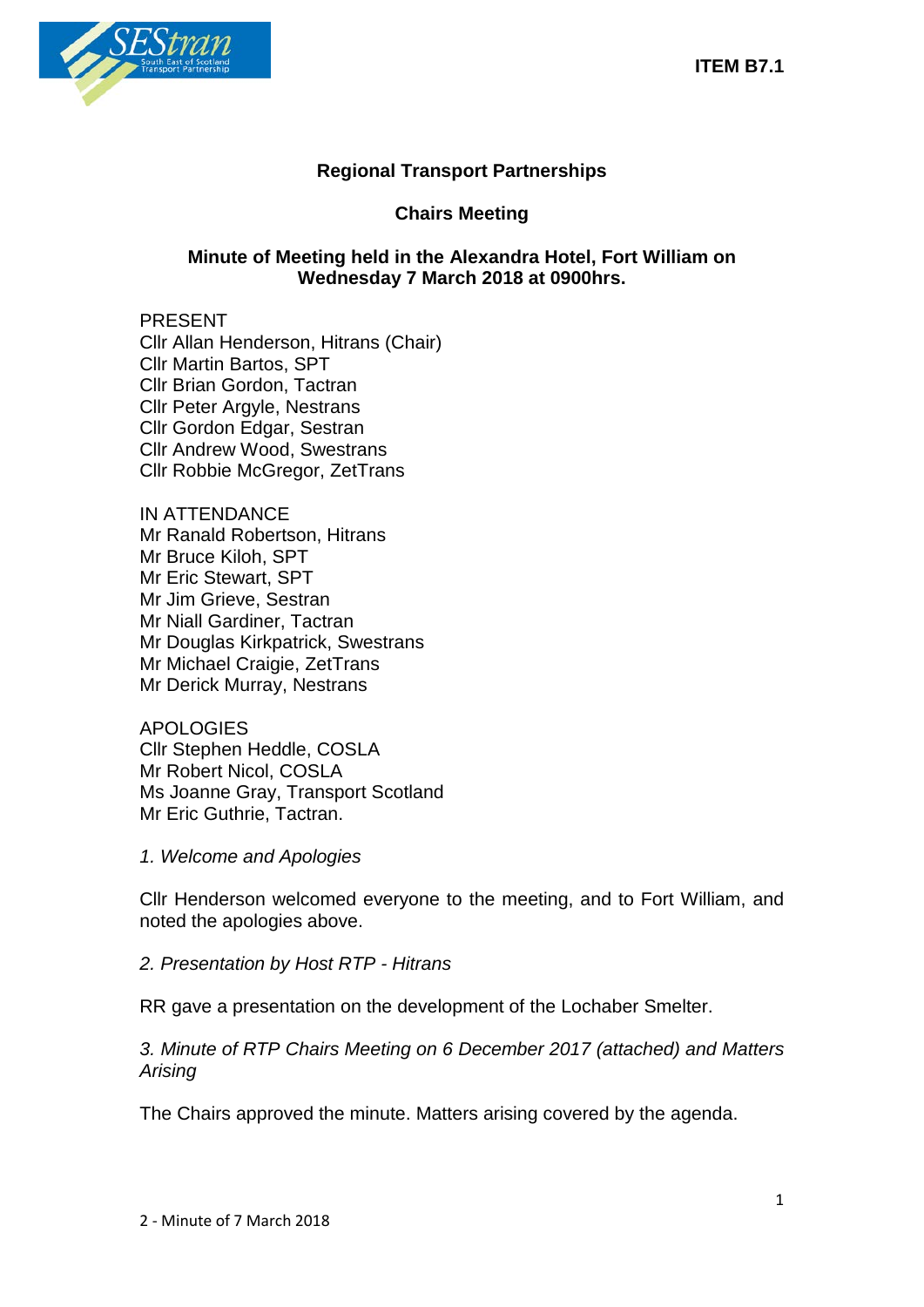

*4. National Transport Strategy* 

a. Update from NTS Review Board

Cllr Edgar noted that the NTS Review Board due to take place on 28 February was cancelled due to bad weather.

## **Once the rearranged meeting has taken place, Cllr Edgar will prepare a briefing note and circulate to the Chairs.**

b. Update from TS

BK, DM, JG and RR gave update on the various NTS Working Groups which the RTPs are involved in.

- *5. Consultation Responses*
	- a. Scottish Parliament Local Govt and Communities Committee Cal for Evidence on Planning Bill

Response submitted within deadline.

b. Scottish Government "A Connected Scotland: Tackling Social Isolation and Loneliness and Building Stronger Communities"

## **Chairs agreed that a joint RTP response be developed by Lead Officers and submitted.**

c. Bus, Free Bus, LEZ, Smart Ticketing, Roadworks Consultations – Update

BK and ECS gave an update on progress since the range of Scottish Government consultations in late 2017. Noted that the DfT were currently undertaking a consultation on Section 19 and 22 permits for operating public service vehicles, closing on 4 May. MC noted that ZetTrans had been provided with funding by Scot Govt to undertake a pilot project for free travel for Modern Apprentices.

- *6. RTP Chairs Work Programme*
	- a. Meeting with Transport Minister and Planning Minister

Meeting in process of being arranged. *(Post-meeting note 15 March – choice of dates now set as 3 or 10 May).* 

b. Meeting with COSLA Environment and Economy Spokesperson

**Chairs agreed that a separate meeting be arranged with Cllr Stephen Heddle, COSLA Environment and Economy spokesperson. BK noted he is in dialogue with Robert Nicol of COSLA to arrange this.**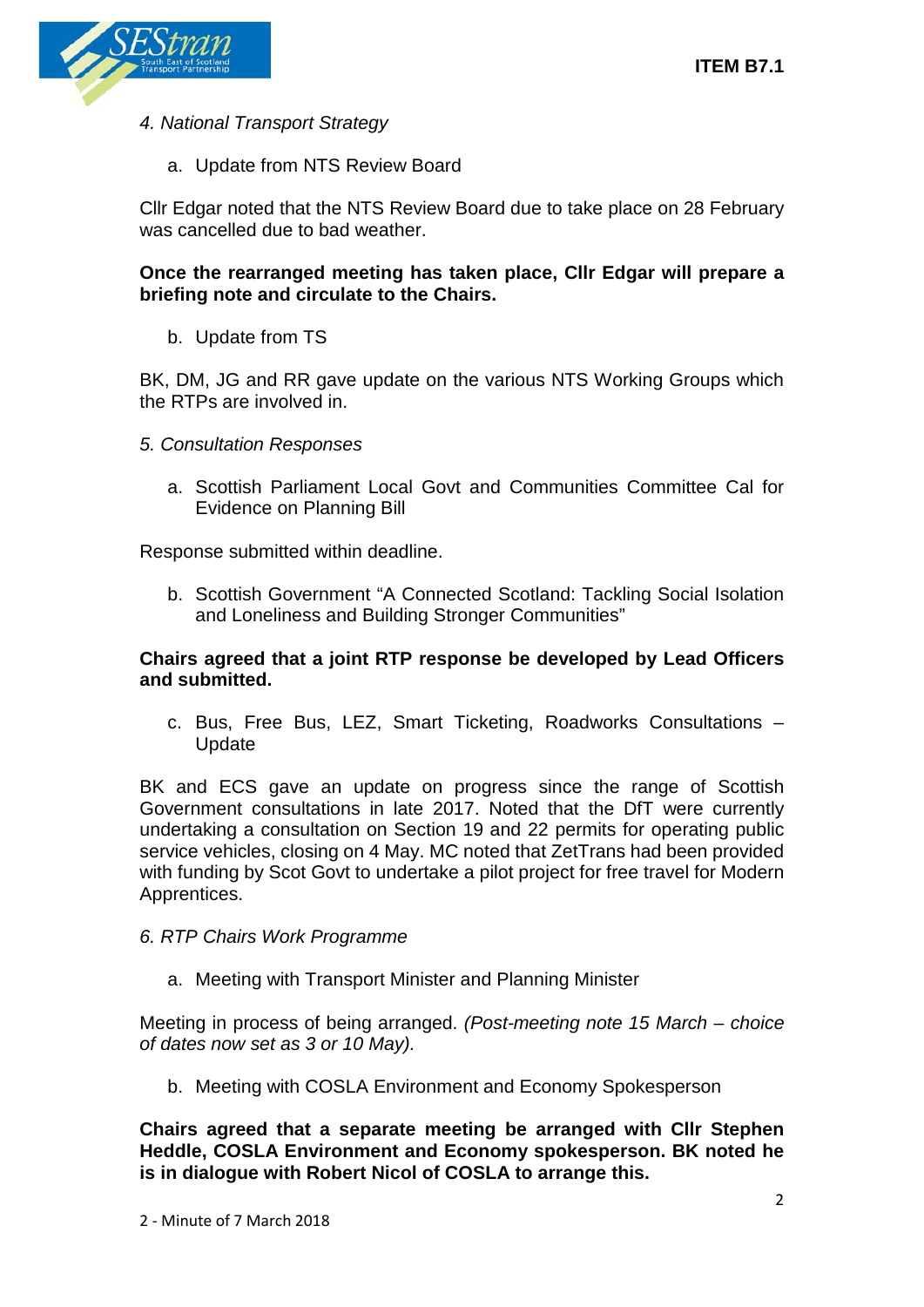

c. Future Invitees Update

**Chairs agreed that the Minister for Transport and the Islands be invited to the next RTP Chairs meeting in June which will be hosted by Swestrans. It was further agreed that Roy Brannen of Transport Scotland be invited to the Chairs meeting in September to be hosted by ZetTrans, and that Alex Hynds of the Scotrail Alliance be invited to the Chairs meeting in December to be hosted by Nestrans. Future invitees beyond then to include:** 

- **• Mobility and Access Committee for Scotland**
- **• Traffic Commissioner for Scotland**
- **• Urban Transport Group**
- **• Scottish Ambulance Service**
- **• An air transport representative**
- **• Young Scot.**

#### *7. Modal Updates*

a. Active Travel

RR update noted.

b. Bus

ECS and BK update noted.

At this stage, in light of Mr Eric Stewart's forthcoming retirement as Assistant Chief Executive (Operations) of SPT, the Chair paid tribute to Eric and thanked him for his significant contribution to the work of the RTPs of Scotland over many years, and wished him well in his future endeavours.

c. Ferries

MC and RR update noted.

*Cllr Henderson vacated the Chair at this stage and left the meeting due to urgent prior engagement. Cllr Wood took over Chair.* 

d. Rail

DM update noted.

#### **Chairs requested that a paper on East Coast Mainline Association / HS2 East be prepared for next Chairs meeting.**

e. Air DM update noted.